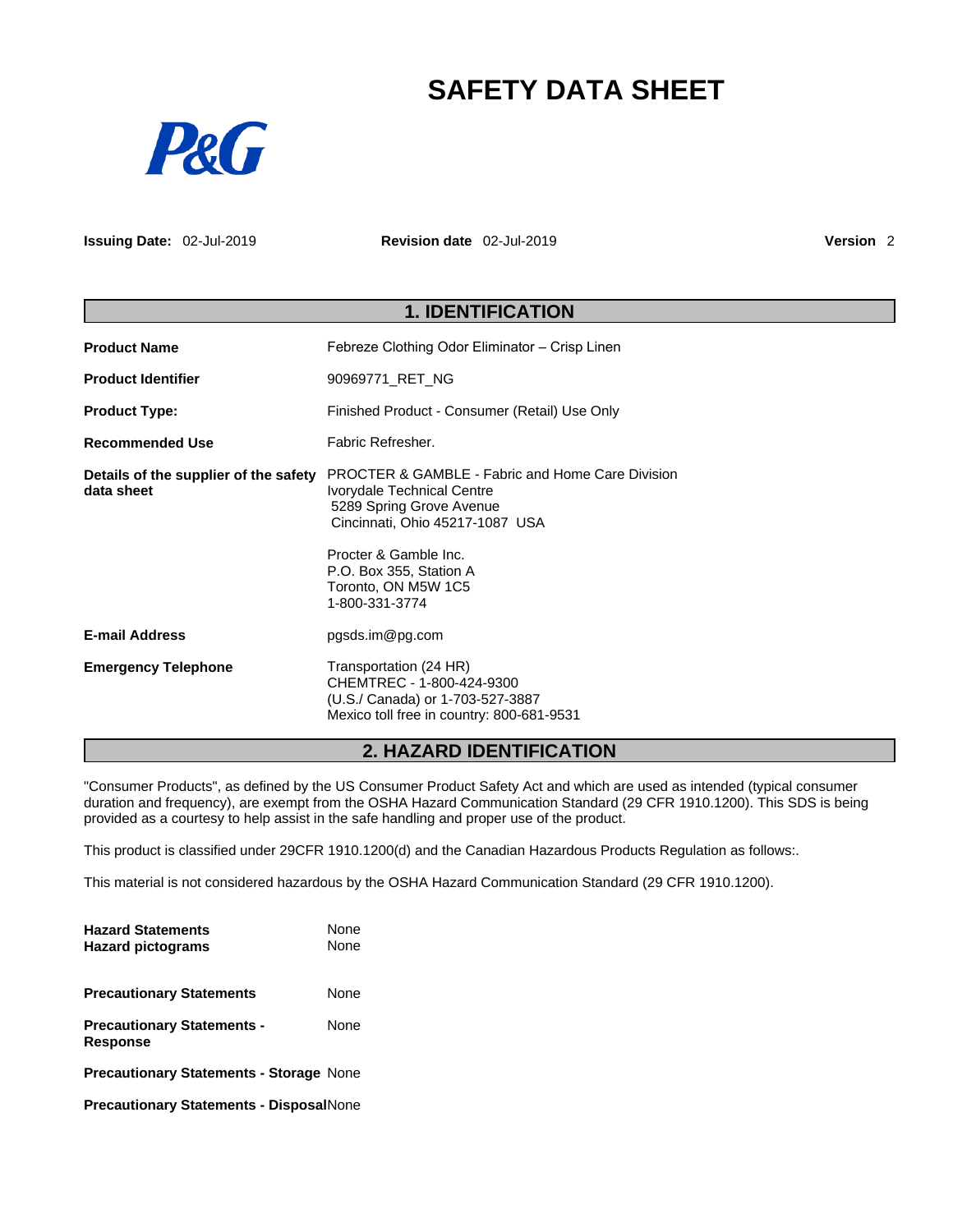## **3. COMPOSITION/INFORMATION ON INGREDIENTS**

#### **Ingredients are listed according to 29CFR 1910.1200 Appendix D and the Canadian Hazardous Products Regulation**

| <b>Chemical Name</b>          | Svnonvms | Trade Secret                                                                         | <b>CAS No</b> | Weight-% |
|-------------------------------|----------|--------------------------------------------------------------------------------------|---------------|----------|
| Ethanol                       | Ethanol  | Nο                                                                                   | 64-17-5       |          |
| <b>Additional information</b> |          | Actual substance concentrations fall within the ranges stated. Maximum values do not |               |          |

## necessarily represent the values present in the formula. **4. FIRST AID MEASURES**

#### **First aid measures for different exposure routes**

| Eye contact                                           | Rinse with plenty of water. Get medical attention immediately if irritation persists.                          |
|-------------------------------------------------------|----------------------------------------------------------------------------------------------------------------|
| <b>Skin contact</b>                                   | Rinse with plenty of water. Get medical attention if irritation develops and persists.                         |
| <b>Ingestion</b>                                      | Drink 1 or 2 glasses of water. Do NOT induce vomiting. Get medical attention immediately if<br>symptoms occur. |
| <b>Inhalation</b>                                     | Move to fresh air. If symptoms persist, call a physician.                                                      |
| Most important symptoms/effects,<br>acute and delayed | None under normal use conditions.                                                                              |

## **F. Indication of immediate medical attention and special treatment needed, if necessary**

| <b>Notes to Physician</b> | Treat symptomatically. |
|---------------------------|------------------------|
|---------------------------|------------------------|

## **5. FIRE-FIGHTING MEASURES Suitable extinguishing media** Dry chemical, CO 2, alcohol-resistant foam or water spray. Dry chemical. Alcohol resistant foam. **Unsuitable Extinguishing Media** None. Special hazard **None known**. **Special protective equipment for fire-fighters** As in any fire, wear self-contained breathing apparatus pressure-demand, MSHA/NIOSH (approved or equivalent) and full protective gear. **Specific hazards arising from the chemical** None.

## **6. ACCIDENTAL RELEASE MEASURES**

## **Personal precautions, protective equipment and emergency procedures**

| <b>Personal precautions</b>      | Use personal protective equipment. Do not get in eyes, on skin, or on clothing.                                  |
|----------------------------------|------------------------------------------------------------------------------------------------------------------|
| Advice for emergency responders  | Use personal protective equipment as required.                                                                   |
| <b>Environmental precautions</b> | Keep out of waterways<br>Do not discharge product into natural waters without pre-treatment or adequate dilution |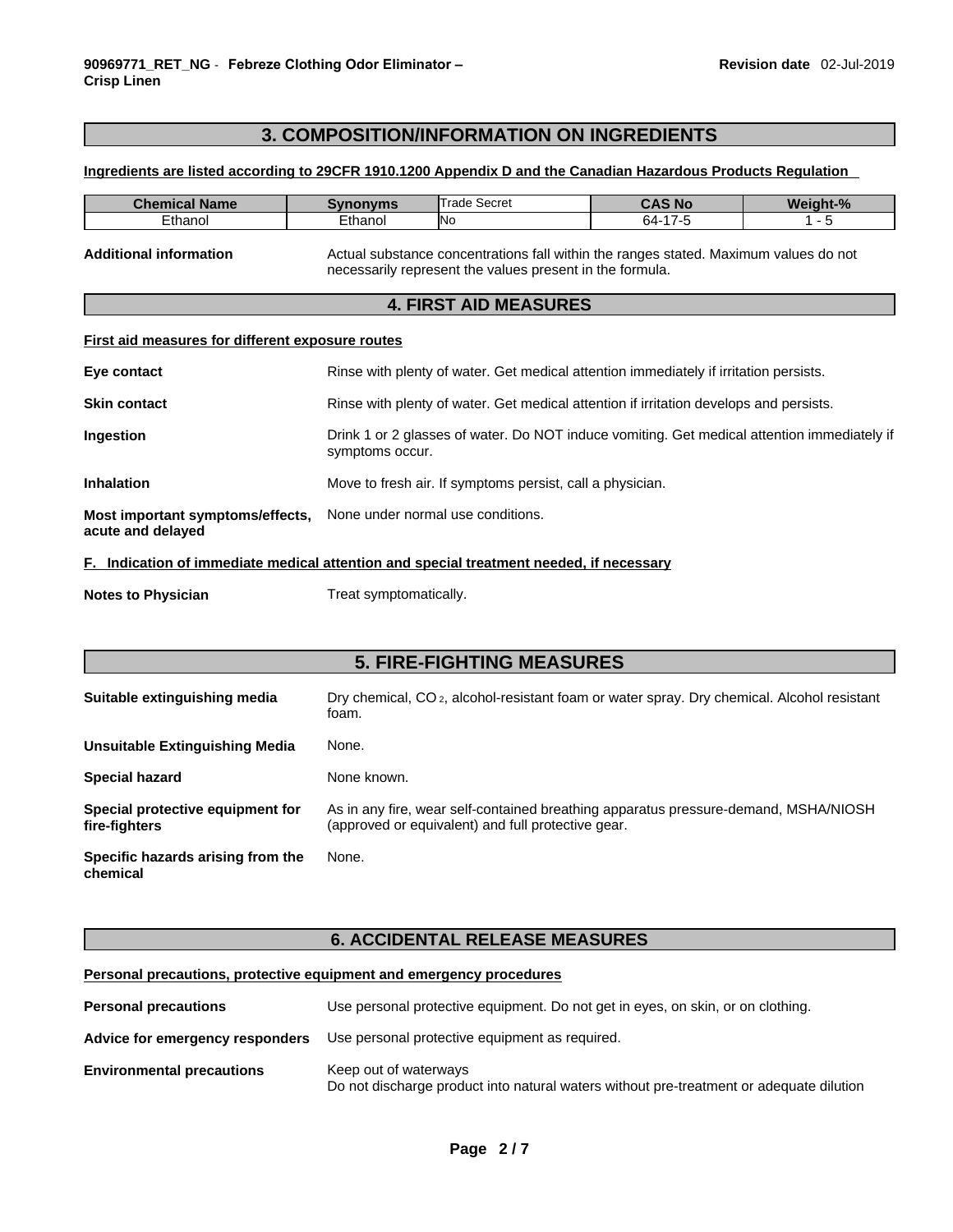## **Methods and materials for containment and cleaning up Methods for containment** Absorb with earth, sand or other non-combustible material and transfer to containers for later disposal. Prevent product from entering drains. Prevent further leakage or spillage if safe to do so. **Methods for cleaning up** Contain spillage, and then collect with non-combustible absorbent material, (e.g. sand, earth, diatomaceous earth, vermiculite) and place in container for disposal according to local / national regulations (see section 13). **7. HANDLING AND STORAGE Precautions for safe handling Advice on safe handling** Use personal protective equipment as required.Keep container closed when not in use. Never return spills in original containers for re-use. Keep out of the reach of children. **Conditions for safe storage, including any incompatibilities Storage Conditions** Keep containers tightly closed in a dry, cool and well-ventilated place. **Incompatible products** None known. **8. EXPOSURE CONTROLS/PERSONAL PROTECTION Control parameters Exposure Guidelines** No exposure limits noted for ingredient(s). No relevant exposure guidelines for other ingredients **Exposure controls Engineering Measures Distribution, Workplace and Household Settings:** Ensure adequate ventilation **Product Manufacturing Plant (needed at Product-Producing Plant ONLY):** Where reasonably practicable this should be achieved by the use of local exhaust ventilation and good general extraction **Personal Protective Equipment Eye Protection Distribution, Workplace and Household Settings:** No special protective equipment required **Product Manufacturing Plant (needed at Product-Producing Plant ONLY):** Use appropriate eye protection **Hand Protection Distribution, Workplace and Household Settings:** No special protective equipment required **Product Manufacturing Plant (needed at Product-Producing Plant ONLY):** Protective gloves **Skin and Body Protection Distribution, Workplace and Household Settings:**

No special protective equipment required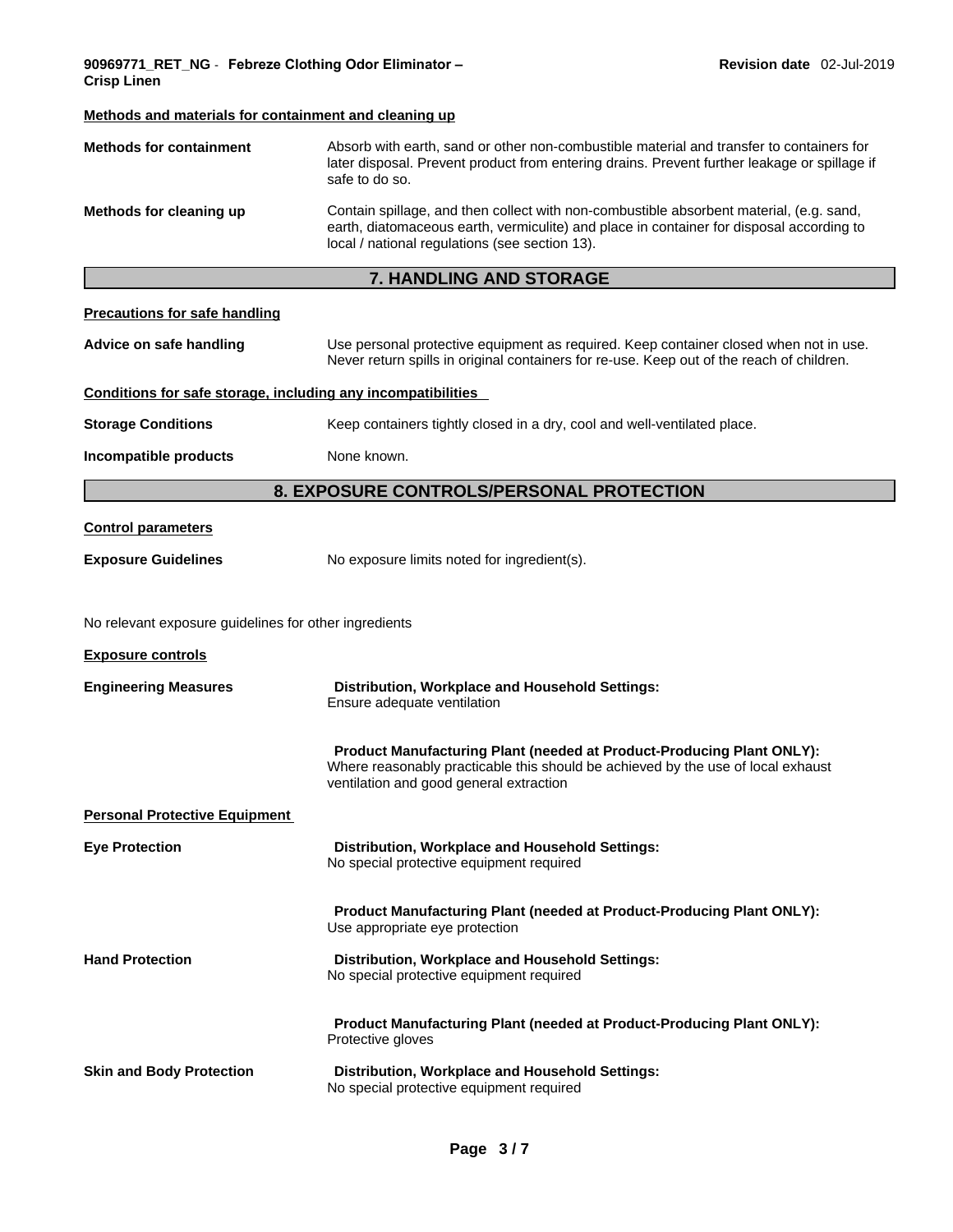**Odor** Perfume

**Product Manufacturing Plant (needed at Product-Producing Plant ONLY):** Wear suitable protective clothing

**Respiratory Protection Distribution, Workplace and Household Settings:** No special protective equipment required

> **Product Manufacturing Plant (needed at Product-Producing Plant ONLY):** In case of inadequate ventilation wear respiratory protection

## **9. PHYSICAL AND CHEMICAL PROPERTIES**

**Physical state Contract Exercise Server Server Server Server Server Server Server Server Server Server Server Server Server Server Server Server Server Server Server Server Server Server Server Server Server Server Serv** Appearance<br>Odor **Odor threshold** No information available

| Property<br>рH<br>Melting point / freezing point<br>Boiling point / boiling range<br><b>Flash point</b><br><b>Evaporation rate</b><br>Flammability (solid, gas)<br><b>Flammability Limits in Air</b>                                | Values<br>6.7<br>No information available<br>100 °C / 212 °F<br>No Flash to Boiling (NFTB)<br>No information available<br>No information available                                                                                                                                                                             | Remarks |
|-------------------------------------------------------------------------------------------------------------------------------------------------------------------------------------------------------------------------------------|--------------------------------------------------------------------------------------------------------------------------------------------------------------------------------------------------------------------------------------------------------------------------------------------------------------------------------|---------|
| Upper flammability or explosive<br>limits<br>Lower flammability or explosive<br>limits                                                                                                                                              | No information available<br>No information available                                                                                                                                                                                                                                                                           |         |
| Vapor pressure<br>Vapor density<br><b>Relative density</b><br><b>Water solubility</b><br><b>Partition coefficient</b><br><b>Autoignition temperature</b><br><b>Decomposition temperature</b><br>Viscosity<br><b>VOC Content (%)</b> | No information available<br>No information available<br>No information available<br>No information available<br>No information available<br>No information available<br>No information available<br>No information available<br>Products comply with US state and federal regulations for VOC content in consumer<br>products. |         |

## **10. STABILITY AND REACTIVITY**

| <b>Reactivity</b>               | None under normal use conditions.        |
|---------------------------------|------------------------------------------|
| <b>Stability</b>                | Stable under normal conditions.          |
| <b>Hazardous polymerization</b> | Hazardous polymerization does not occur. |
| <b>Hazardous Reactions</b>      | None under normal processing.            |
| <b>Conditions to Avoid</b>      | None under normal processing.            |
| Incompatible materials          | None in particular.                      |

**Hazardous decomposition products** None under normal use conditions.

## **11. TOXICOLOGICAL INFORMATION**

**Product Information**

**Information on likely routes of exposure**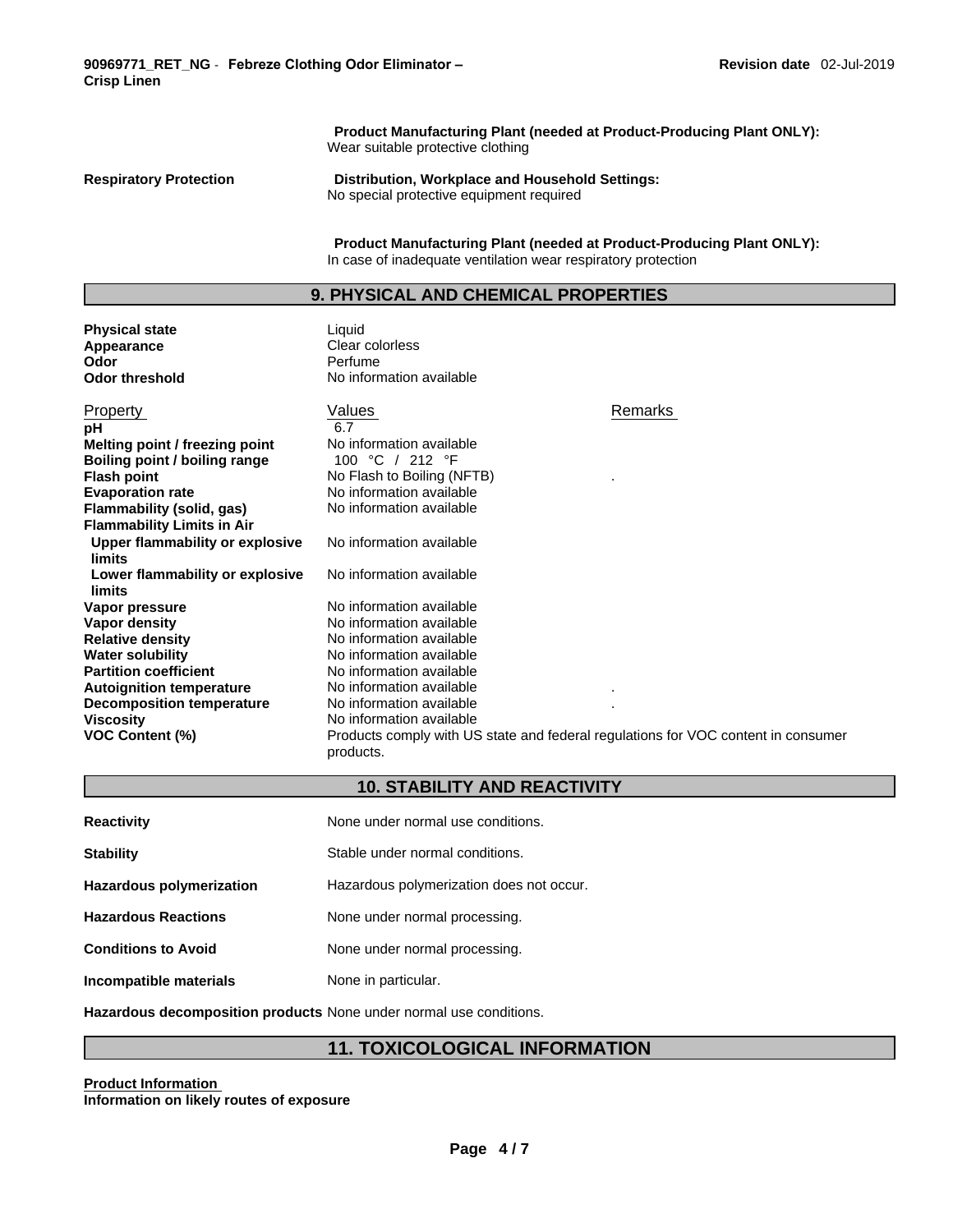| <b>Inhalation</b>   | No known effect. |
|---------------------|------------------|
| <b>Skin contact</b> | No known effect. |
| <b>Ingestion</b>    | No known effect. |
| Eye contact         | No known effect. |

## **Delayed and immediate effects as well as chronic effects from short and long-term exposure**

| <b>Acute toxicity</b>             | No known effect. |
|-----------------------------------|------------------|
| <b>Skin corrosion/irritation</b>  | No known effect. |
| Serious eye damage/eye irritation | No known effect. |
| <b>Skin sensitization</b>         | No known effect. |
| <b>Respiratory sensitization</b>  | No known effect. |
| <b>Germ cell mutagenicity</b>     | No known effect. |
| <b>Neurological Effects</b>       | No known effect. |
| <b>Reproductive toxicity</b>      | No known effect. |
| Developmental toxicity            | No known effect. |
| <b>Teratogenicity</b>             | No known effect. |
| <b>STOT - single exposure</b>     | No known effect. |
| <b>STOT - repeated exposure</b>   | No known effect. |
| <b>Target Organ Effects</b>       | No known effect. |
| <b>Aspiration hazard</b>          | No known effect. |
| Carcinogenicity                   | No known effect. |

#### **Component Information**

| <b>Chemical Name</b> | <b>CAS No.</b>       | <b>Oral LD50</b>     | <b>Dermal LD50</b> | <b>Inhalation LC50</b> |
|----------------------|----------------------|----------------------|--------------------|------------------------|
| Ethanol              | 47E<br>$64 - 17 - 5$ | 10470 mg/kg bw (OECD |                    | 116.9 mg/L air (//OECD |
|                      |                      | 401'                 |                    | 403)                   |

## **12. ECOLOGICAL INFORMATION**

### **Ecotoxicity**

The product is not expected to be hazardous to the environment.

| Persistence and degradability    | No information available. |
|----------------------------------|---------------------------|
| <b>Bioaccumulative potential</b> | No information available. |
| <b>Mobility</b>                  | No information available. |
| Other adverse effects            | No information available. |

## **13. DISPOSAL CONSIDERATIONS**

| Disposal should be in accordance with applicable regional, national and local laws and<br>regulations. |
|--------------------------------------------------------------------------------------------------------|
| Disposal should be in accordance with applicable regional, national and local laws and<br>regulations. |
| California Hazardous Waste Codes 331                                                                   |
|                                                                                                        |

## **14. TRANSPORT INFORMATION**

DOT Not regulated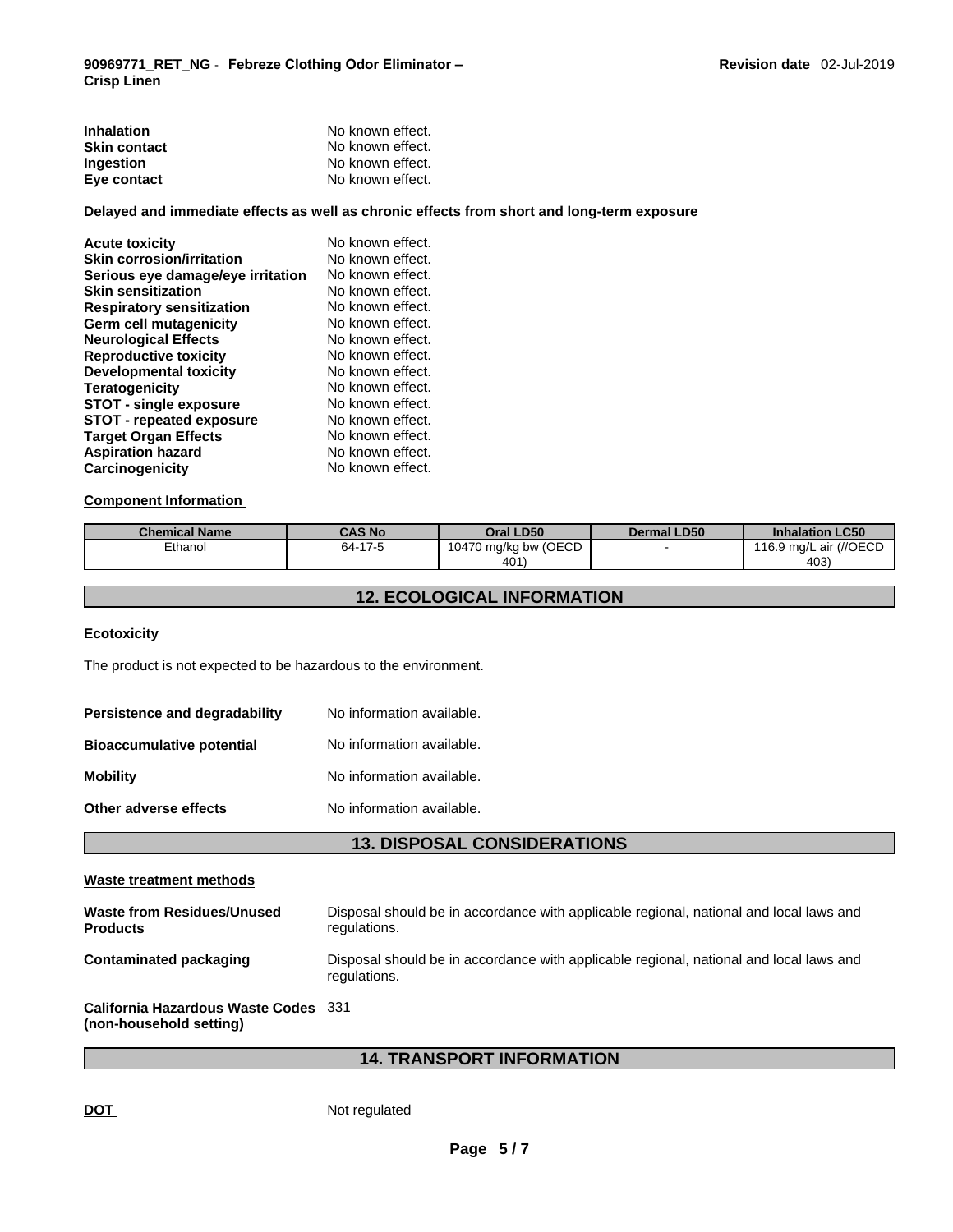## **IMDG** Not regulated

## **IATA** Not regulated

## **15. REGULATORY INFORMATION**

## **U.S. Federal Regulations**

### **SARA 313**

Section 313 of Title III of the Superfund Amendments and Reauthorization Act of 1986 (SARA). This product does not contain any chemicals which are subject to the reporting requirements of the Act and Title 40 of the Code of Federal Regulations, Part 372

## **CERCLA**

This material, as supplied, does not contain any substances regulated as hazardous substances under the Comprehensive Environmental Response Compensation and Liability Act (CERCLA) (40 CFR 302) or the Superfund Amendments and Reauthorization Act (SARA) (40 CFR 355). There may be specific reporting requirements at the local, regional, or state level pertaining to releases of this material.

#### **Clean Air Act,Section 112 Hazardous Air Pollutants (HAPs) (see 40 CFR 61)**

This product does not contain any substances regulated as hazardous air pollutants (HAPS) under Section 112 of the Clean Air Act Amendments of 1990.

## **Clean Water Act**

.

This product does not contain any substances regulated as pollutants pursuant to the Clean Water Act (40 CFR 122.21 and 40 CFR 122.42).

#### **California Proposition 65**

This product is not subject to warning labeling under California Proposition 65.

#### **U.S. State Regulations (RTK)**

| <b>Chemical Name</b> | <b>CAS No</b> | <b>New Jersey</b>    |
|----------------------|---------------|----------------------|
| Ethanol              | 64-17-5       |                      |
|                      |               |                      |
| <b>Chemical Name</b> | <b>CAS No</b> | <b>Massachusetts</b> |
| Ethanol              | 64-17-5       |                      |
|                      |               |                      |
| <b>Chemical Name</b> | <b>CAS No</b> | Pennsylvania         |
| Ethanol              | 64-17-5       |                      |

| Ethanol            | 64-17-5    |  |
|--------------------|------------|--|
| 2.2'-Oxybisethanol | 111-46-6   |  |
| Maleic acid        | 110-16-7   |  |
| Dipropylene Glycol | 25265-71-8 |  |

#### **International Inventories**

#### **United States**

All intentionally-added components of this product(s) are listed on the US TSCA Inventory

#### **Canada**

This product is in compliance with CEPA for import by P&G

#### **Legend**

United States Toxic Substances Control Act Section 8(b) Inventory (TSCA)